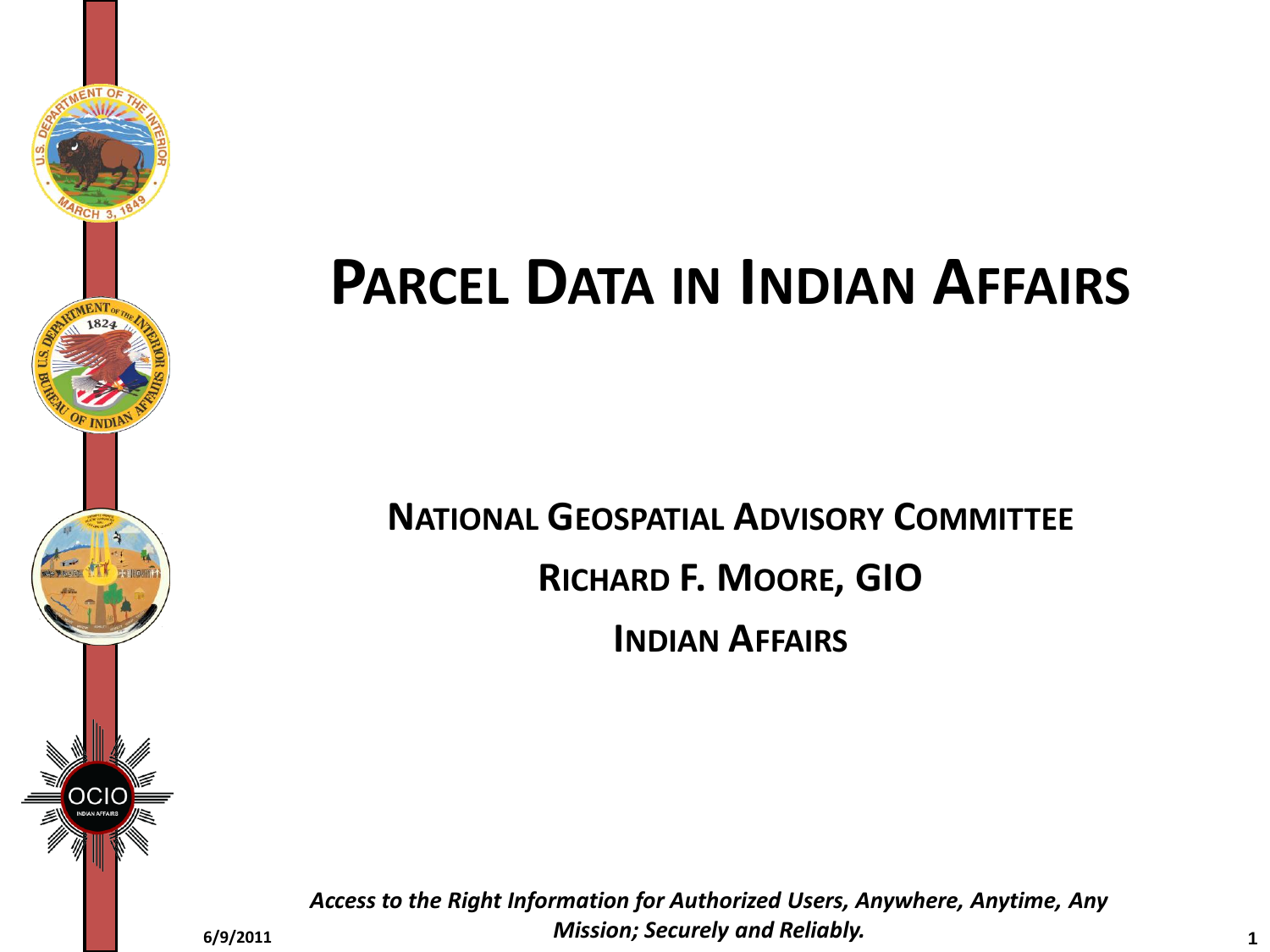## **BRIEF HISTORY**

## **Colonial era**

### **Treaties and Tribal Reservation: Tribal tenure**

- o 1830 Indian Removal Act
- o 1851 Indian Appropriations Act

### **Allotment period (1887 – 1934)**

- o General Allotment Act (Dawes, 1887)
- o Favored individual grants of land versus tribal reservation

## **Indian Reorganization Act (1934)**

- o Withdrawal & Termination
- o Indian Claims Commission

## **Indian Self Determination and Education Act (1975)**

**Indian Land Consolidation Act (1983)**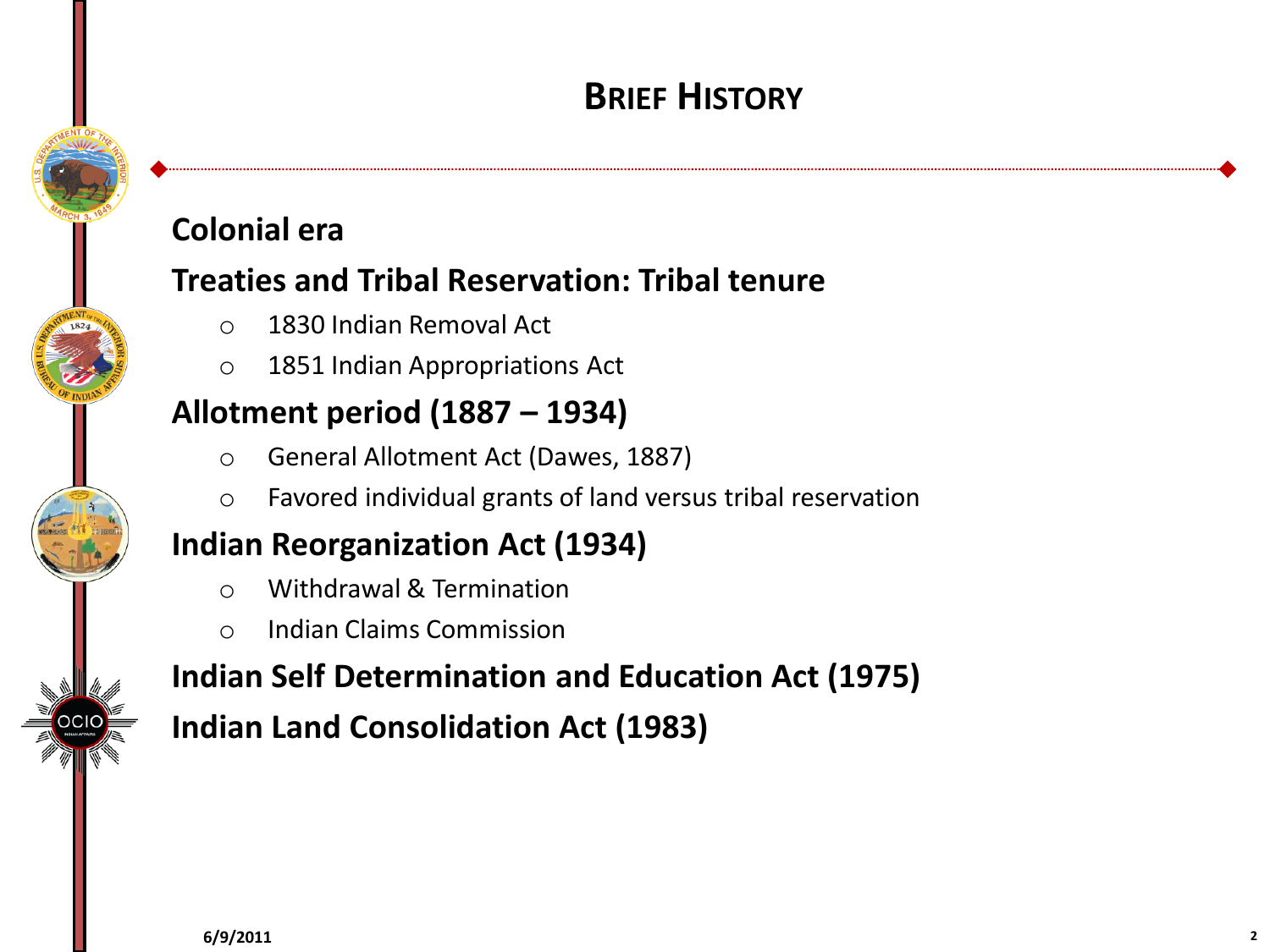## **INTRODUCTION**

#### **American Indian Trust**

- **Federal responsibility; EPA, ACE, DOT, …**
- **Trust assets: Land and Resources**

#### **DOI Trust entities:**

- **Bureau of Indian Affairs**
- **BOEM, BSEE, ONRR <= [Minerals Management Service]**
- **National Business Center**
- **Bureau of Land Management**
- **Office of the Special Trustee for American Indians**

#### **Indian Affairs: Office of Trust Services**

- **Forestry and Wildland Fire Management**
- **IPSOD**
- **Division of Land Title & Records**
- **Division of Natural Resources**
- **Probate**
- **Real Estate Services**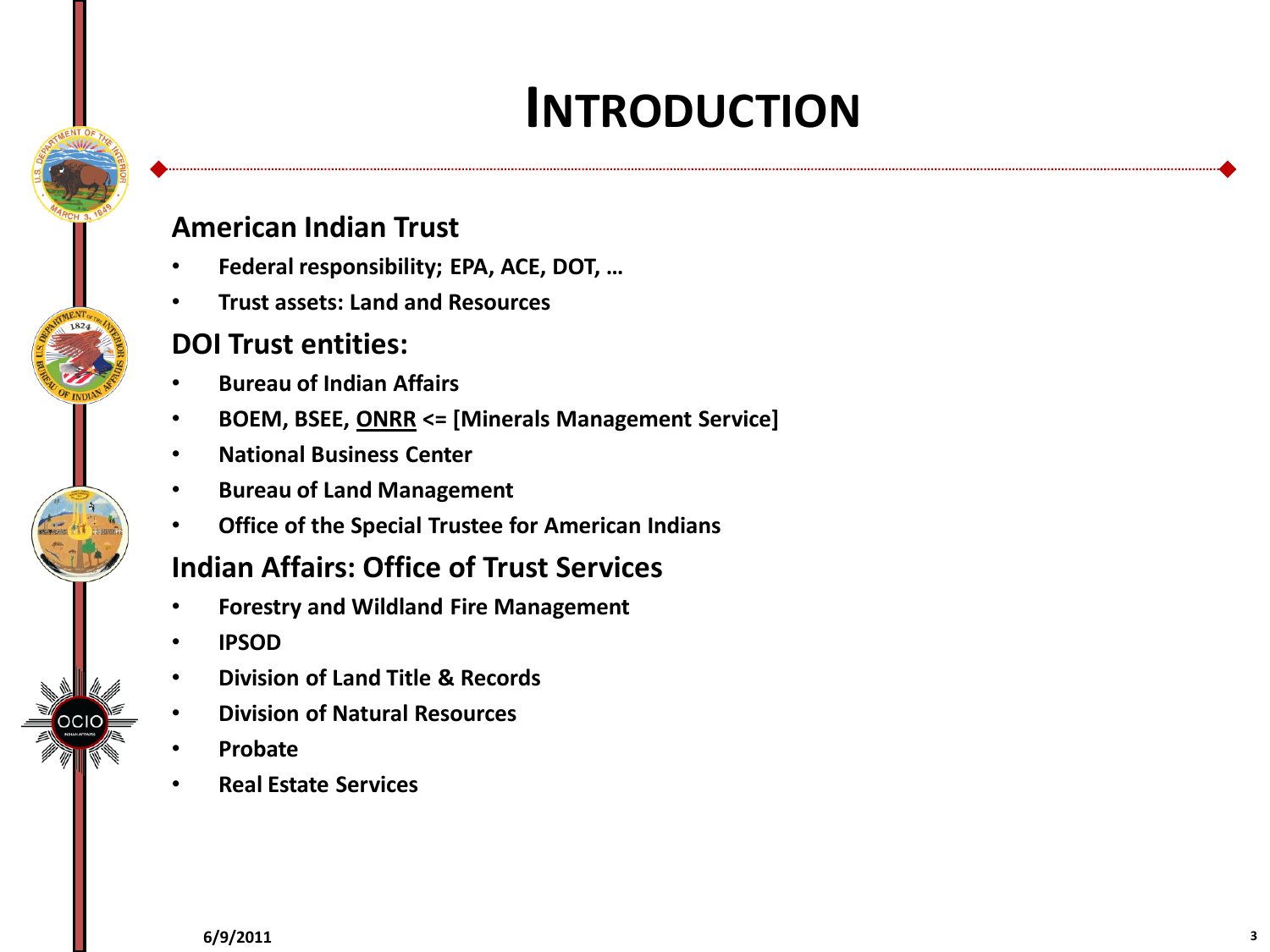## **RECENT EVENTS**

### **Indian Land and Resources are Current Issues**

- **Off-reservation land purchases (WI Oneida)**
- **Energy and Economic Development**
	- o Rights-of-Way, easements
	- o Water resources irrigation, power
- **Recreation**

### **DOI and Trust Reform**

- **Comprehensive Trust Management Plan & Fiduciary Trust Model**
- **Litigation (Proposed Cobell settlement)**
	- o Cobell: Individual Indian Trust
	- o Secretarial Order 3292, December 08, 2009
	- o Court approves trust lands consultation, June 01, 2011
- **IT Transformation**
	- o Consultations on DOI Strategic Plan